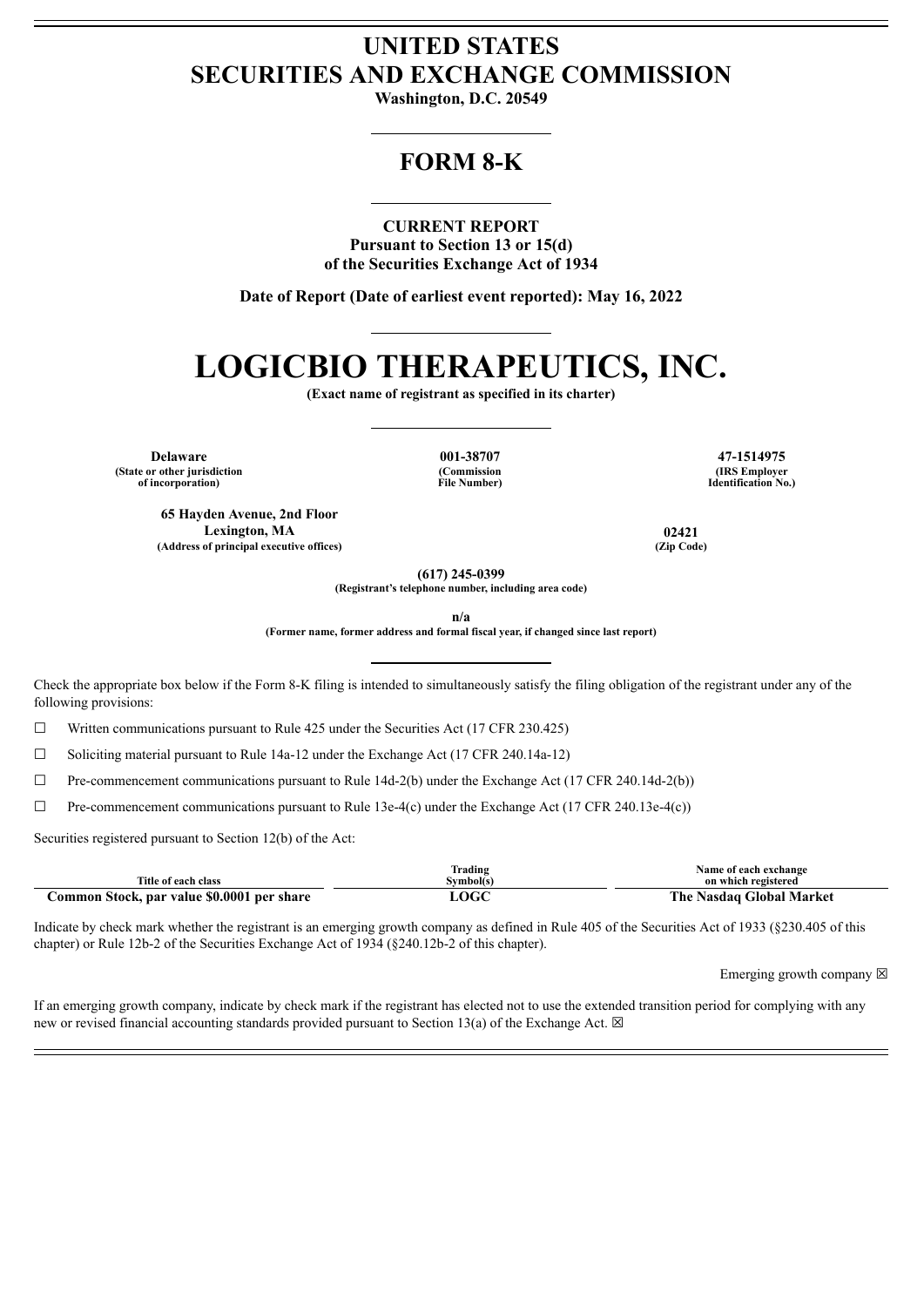#### **Item 2.02 Results of Operations and Financial Condition.**

On May 16, 2022, LogicBio Therapeutics, Inc. (the "Company") announced financial results for the quarter ended March 31, 2022 and commented on certain corporate highlights and plans. A copy of the Company's press release containing this information is furnished as Exhibit 99.1 to this Current Report on Form 8-K ("Report") and is incorporated herein by reference.

The information in this Report (including Item 2.02 and Exhibit 99.1) is being "furnished" and shall not be deemed "filed" for purposes of Section 18 of the Securities Exchange Act of 1934, as amended (the "Exchange Act"), or otherwise subject to the liabilities of that section, nor shall it be deemed incorporated by reference in any filing under the Exchange Act or the Securities Act of 1933, as amended, except as expressly set forth by specific reference in such a filing.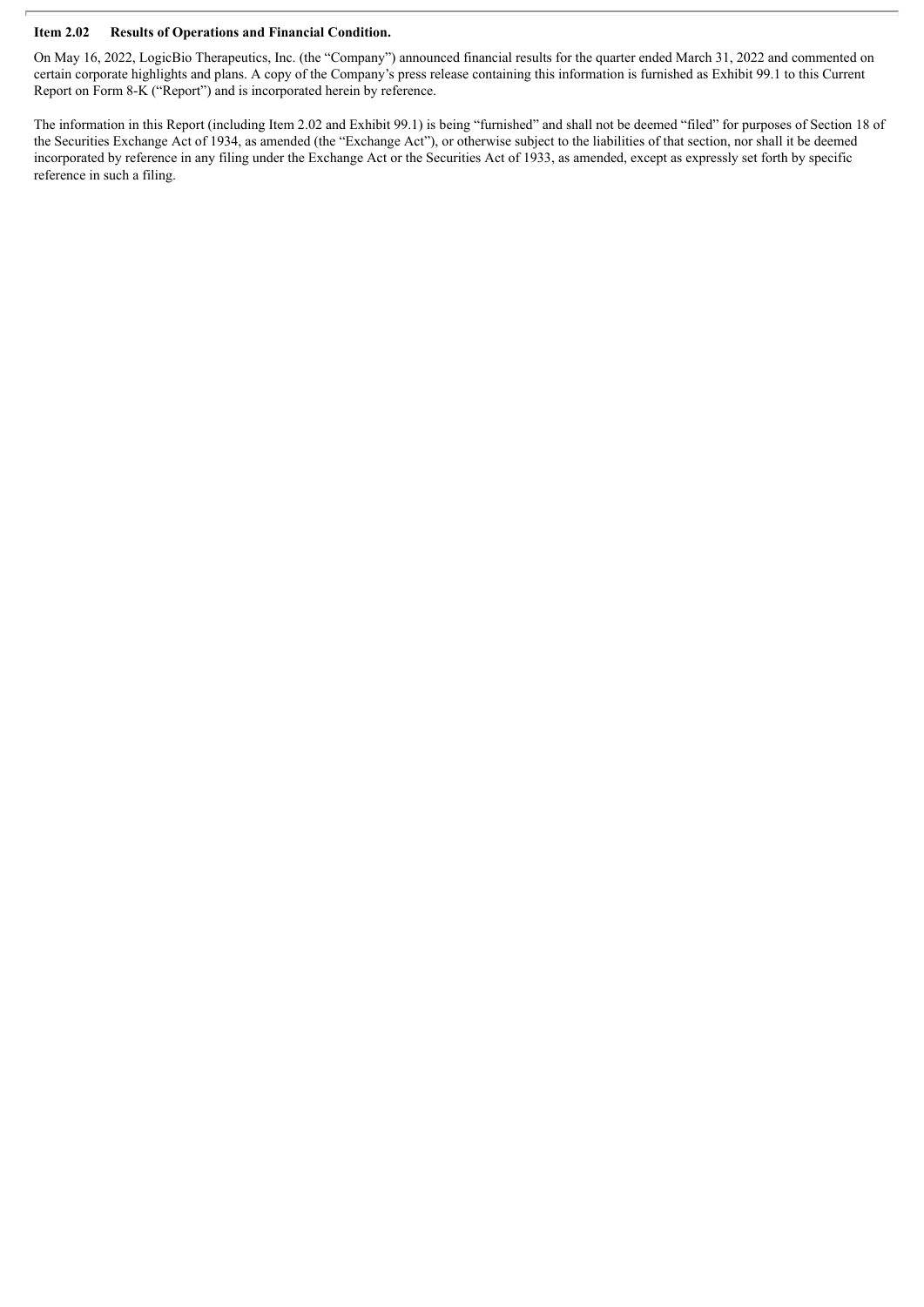### **Item 9.01 Financial Statements and Exhibits.**

(d) Exhibits.

| Exhibit<br>No. | <b>Exhibit Description</b>                                                  |
|----------------|-----------------------------------------------------------------------------|
| 99.1           | <u>Press Release issued by LogicBio Therapeutics, Inc. on May 16, 2022.</u> |
| 104            | Cover Page Interactive Data File (embedded with Inline XBRL document)       |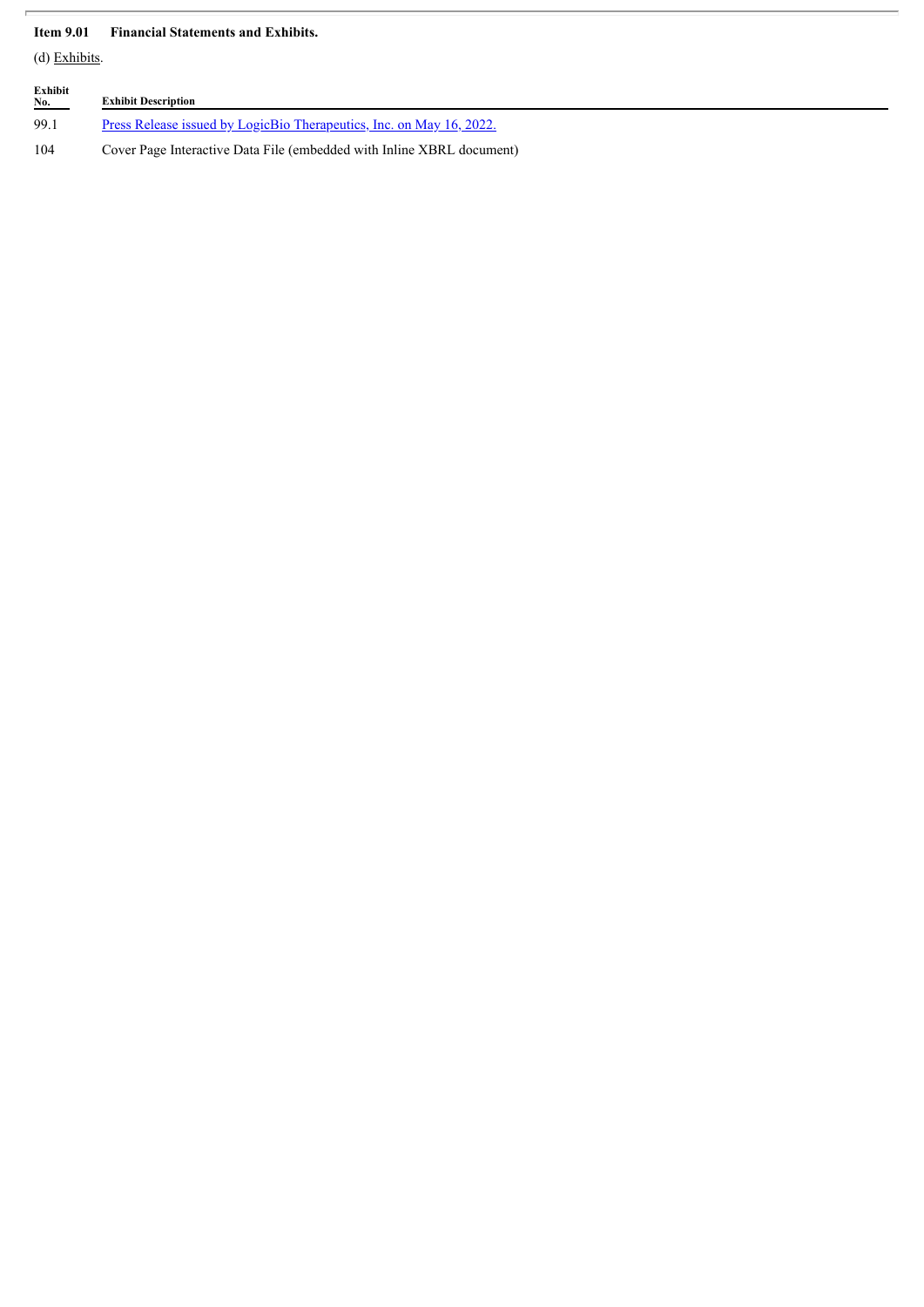**SIGNATURES**

Pursuant to the requirements of the Securities Exchange Act of 1934, the registrant has duly caused this report to be signed on its behalf by the undersigned hereunto duly authorized.

## Date: May 16, 2022 LOGICBIO THERAPEUTICS, INC.

By: /s/ Cecilia Jones

Name: Cecilia Jones<br>Title: Chief Financi Chief Financial Officer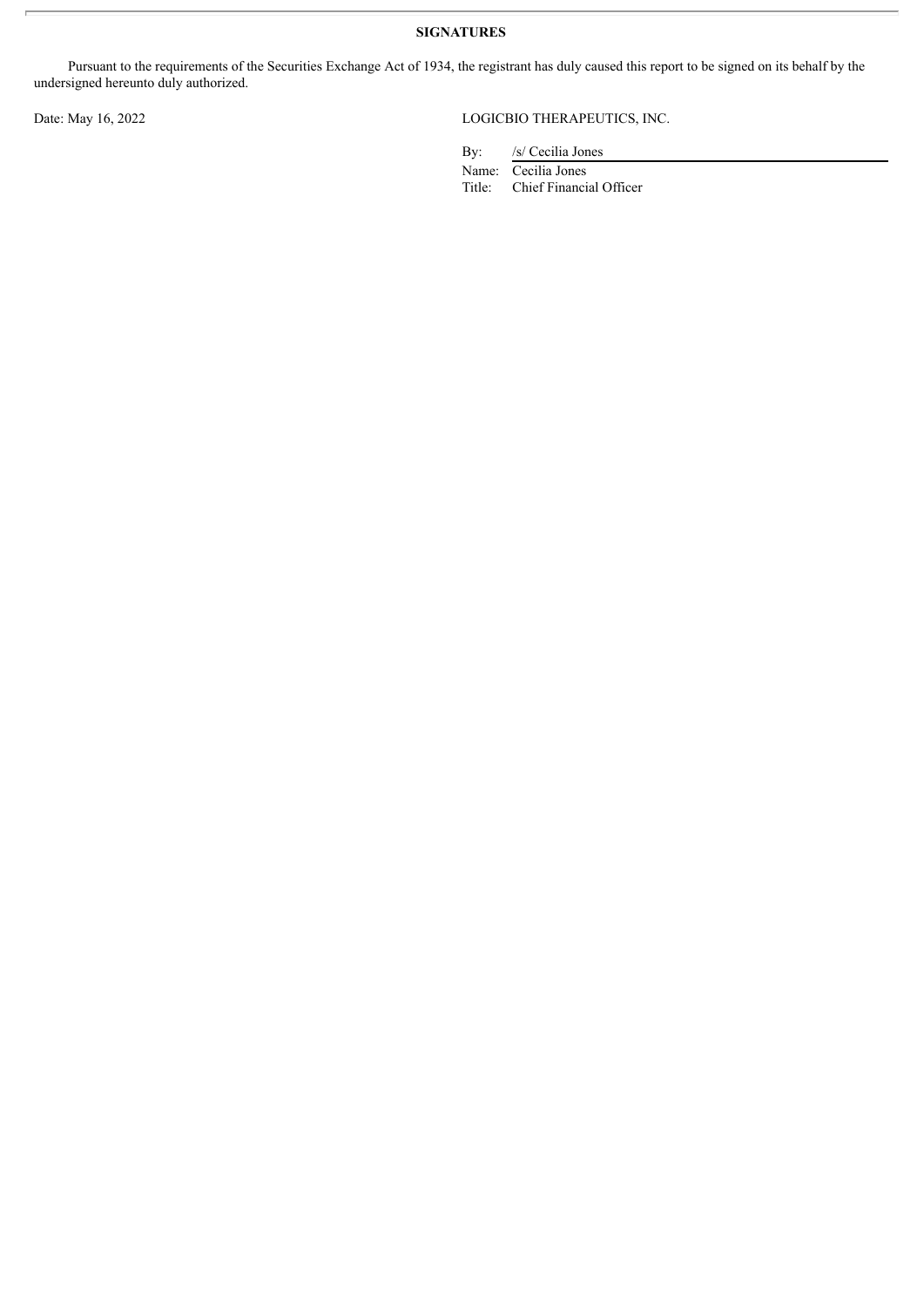<span id="page-4-0"></span>

#### **LogicBio Therapeutics Reports First Quarter 2022 Financial Results and Highlights Recent Business Updates**

*– FDA lifted clinical hold on SUNRISE trial in pediatric patients with methylmalonic acidemia*

*–Interim clinical data from Phase 1/2 trial expected to be presented by end of second quarter 2022*

#### *–LogicBio to present at ASGCT 2022 Annual Meeting*

**LEXINGTON, Mass.**, May 16, 2022 — LogicBio® Therapeutics, Inc. (Nasdaq: LOGC), a clinical-stage company advancing a diversified pipeline of genetic medicines addressing rare disorders from infancy through adulthood, today reported financial results for the quarter ended March 31, 2022, and highlighted recent business updates.

"Earlier this month, we were pleased to announce that the FDA lifted the clinical hold on our LB-001 IND, allowing us to resume dosing of our SUNRISE trial," said Frederic Chereau, president and chief executive officer of LogicBio. "We are also excited to see the progression of our GeneRide® platform as well as advancements from our CMC team, including our proprietary mAAVRxTM system, which is a transfection process optimized to improve manufacturing yields and product quality. Finally, we continue to progress well with our Daiichi Sankyo and CANbridge collaborations."

#### **Recent Business Highlights:**

- In May, LogicBio announced that the U.S. Food and Drug Administration (FDA) lifted the clinical hold on the company's LB-001 Investigational New Drug Application (IND), allowing patient dosing to resume in the Phase 1/2 SUNRISE trial in pediatric patients with methylmalonic acidemia. The company expects to dose the next patient in the SUNRISE trial in the third quarter of 2022. Following the lifting of the clinical hold, the company announced that it reinstated its previous guidance and expects to present interim clinical data from the SUNRISE trial by the end of the second quarter of 2022.
- In May, LogicBio announced that it will present at the American Society of Gene & Cell Therapy (ASGCT) 2022 Annual Meeting, to be held May 16-19, 2022. The two oral and two poster presentations highlight the company's GeneRide technology in preclinical hereditary tyrosinemia type 1 models and optimized adeno-associated virus manufacturing processes.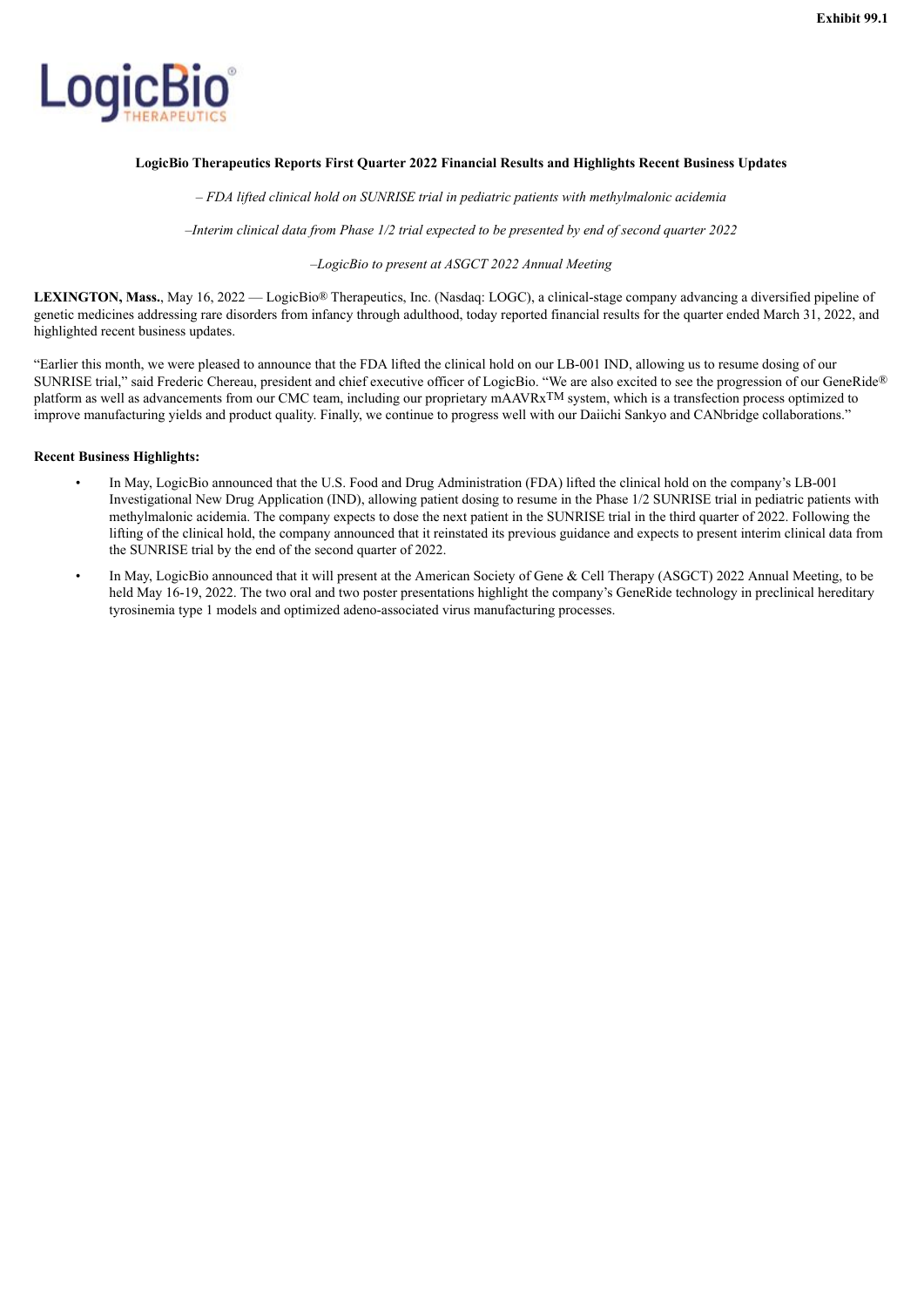#### **First Quarter 2022 Financial Results:**

#### *Three Months Ended March 31, 2022 and 2021*

- **Revenue:** Revenue for the quarter ended March 31, 2022 consisted of \$2.8 million in collaboration and service revenue recognized under our April 2021 agreements with CANbridge Care Pharma Hong Kong Limited (CANbridge) and Daiichi Sankyo Company, Limited (Daiichi Sankyo). Revenue for the quarter ended March 31, 2021 was \$0.5 million consisting solely of service revenue recognized under our January 2020 agreement with Takeda Pharmaceutical Company Limited (Takeda). The agreement with Takeda expired by its own terms in the year ended December 31, 2021.
- **R&D Expenses:** Research and development expenses for the quarter ended March 31, 2022 were \$5.6 million, compared to \$6.4 million for the quarter ended March 31, 2021. The decrease of approximately \$0.8 million was primarily due to a decrease of \$0.9 million related to LB-001 external development and manufacturing costs incurred during first quarter 2021 to start up the LB-001 SUNRISE clinical trial and manufacture appropriate clinical supply that did not re-occur during the first quarter of 2022.
- **G&A Expenses:** General and administrative expenses were \$3.6 million for the quarter ended March 31, 2022, compared to \$4.1 million for the quarter ended March 31, 2021. The decrease of approximately \$0.4 million was primarily driven by a decrease of approximately \$0.6 million in professional service fees as we brought more professional work in-house through key hires made during 2021. As such, personnel expenses increased approximately \$0.3 million as we filled key open positions within the human resources, legal and business development functions.
- **Net Loss:** Net loss for the quarter ended March 31, 2022 was \$6.7 million or \$0.20 per share, compared to a net loss of \$10.3 million, or \$0.32 per share, for the quarter ended March 31, 2021.
- **Cash Position:** As of March 31, 2022, we had cash and cash equivalents of \$42.7 million as compared to \$53.5 million as of December 31, 2021. As of March 31, 2022, we had 32,962,733 shares outstanding.
- **Financial Guidance:** Based upon our current operating plan, we believe that our \$42.7 million in cash and cash equivalents as of March 31, 2022 will enable us to fund our operating expenses and capital expenditure requirements through the first quarter of 2023.

#### **About LogicBio Therapeutics**

LogicBio® Therapeutics is a clinical-stage genetic medicine company pioneering genome editing and gene delivery platforms to address rare and serious diseases from infancy through adulthood. The company's genome editing platform, GeneRide®, is a new approach to precise gene insertion harnessing a cell's natural DNA repair process potentially leading to durable therapeutic protein expression levels. The company's gene delivery platform, sAAVy™, is an adeno-associated virus (AAV) capsid engineering platform designed to optimize gene delivery for treatments in a broad range of indications and tissues. The company's proprietary system, mAAVRx™, aims to overcome one of the current limitations of AAV manufacturing by optimizing the transfection process to improve yields and product quality. The company is based in Lexington, MA. For more information, visit *www.logicbio.com*, which does not form a part of this release.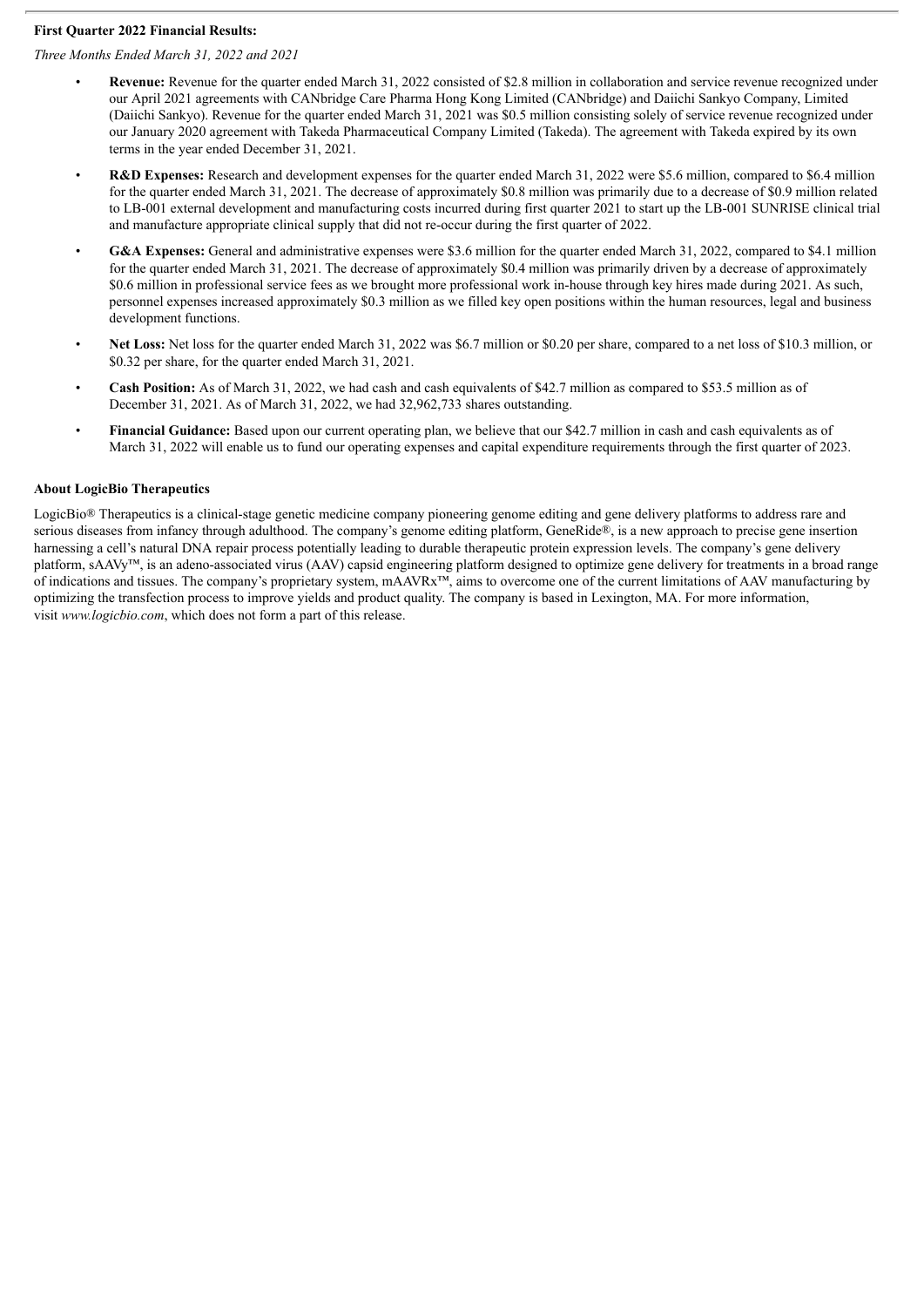#### **About the SUNRISE Trial**

The SUNRISE trial is an open-label, multi-center, Phase 1/2 clinical trial designed to assess the safety, tolerability and preliminary efficacy of a single intravenous infusion of LB-001 in pediatric patients with methylmalonic acidemia (MMA) characterized by methylmalonyl-CoA mutase gene (MMUT) mutations. With the aim of evaluating LB-001 at an early age, the SUNRISE trial is designed to enroll patients with ages ranging from six months to twelve years and evaluate a single administration of LB-001 at two dose levels  $(5 \times 10^{13} \text{ yg/kg}$  and  $1 \times 10^{14} \text{ yg/kg})$  with dose escalation subject to certain conditions.

#### **About LB-001**

LB-001 is an investigational, first-in-class, single-administration, genome editing therapy for early intervention in methylmalonic acidemia (MMA) using LogicBio's proprietary GeneRide® drug development platform. GeneRide technology utilizes a natural DNA repair process called homologous recombination that enables precise editing of the genome without the need for exogenous nucleases and promoters that have been associated with an increased risk of immune response and cancer. LB-001 is designed to non-disruptively insert a corrective copy of the methylmalonyl-CoA mutase (MMUT) gene into the albumin locus to drive lifelong therapeutic levels of MMUT expression in the liver, the main site of MMUT expression and activity. LB-001 is delivered to hepatocytes intravenously via liver-targeted, engineered recombinant adeno-associated virus vector (rAAV-LK03). Preclinical studies found that LB-001 was safe and demonstrated transduction of hepatocytes, site-specific genomic integration, and transgene expression. LB-001–corrected hepatocytes in a mouse model of MMA demonstrated preferential survival and expansion (selective advantage), thus contributing to a progressive increase in hepatic MMUT expression over time. LB-001 resulted in improved growth, metabolic stability, and survival in MMA mice. The U.S. Food and Drug Administration (FDA) granted fast track designation, rare pediatric disease designation and orphan drug designation for LB-001 for the treatment of MMA. In addition, the European Medicines Agency (EMA) granted orphan drug designation for LB-001 for the treatment of MMA.

#### **About Methylmalonic Acidemia (MMA)**

Methylmalonic acidemia (MMA) is a rare and life-threatening genetic disorder affecting approximately 1 in 50,000 newborns in the United States. In the most common form of MMA, a mutation in a gene called methylmalonyl-CoA mutase (MMUT) prevents the body from properly processing certain fats and proteins. As a result, toxic metabolites accumulate in the liver, in muscle tissue and in the brain. Symptoms include vomiting, lethargy, seizures, developmental delays and organ damage. There is no approved medical therapy addressing the underlying cause of the disease. To manage the symptoms, patients go on a severely restrictive, low-protein, high-calorie diet, often through a feeding tube. Even with aggressive management, these patients often experience life-threatening metabolic crises that can require recurrent hospitalizations and cause permanent neurocognitive damage. Because of this risk for irreversible damage, early intervention is critical, and newborns are screened for MMA in every state in the United States.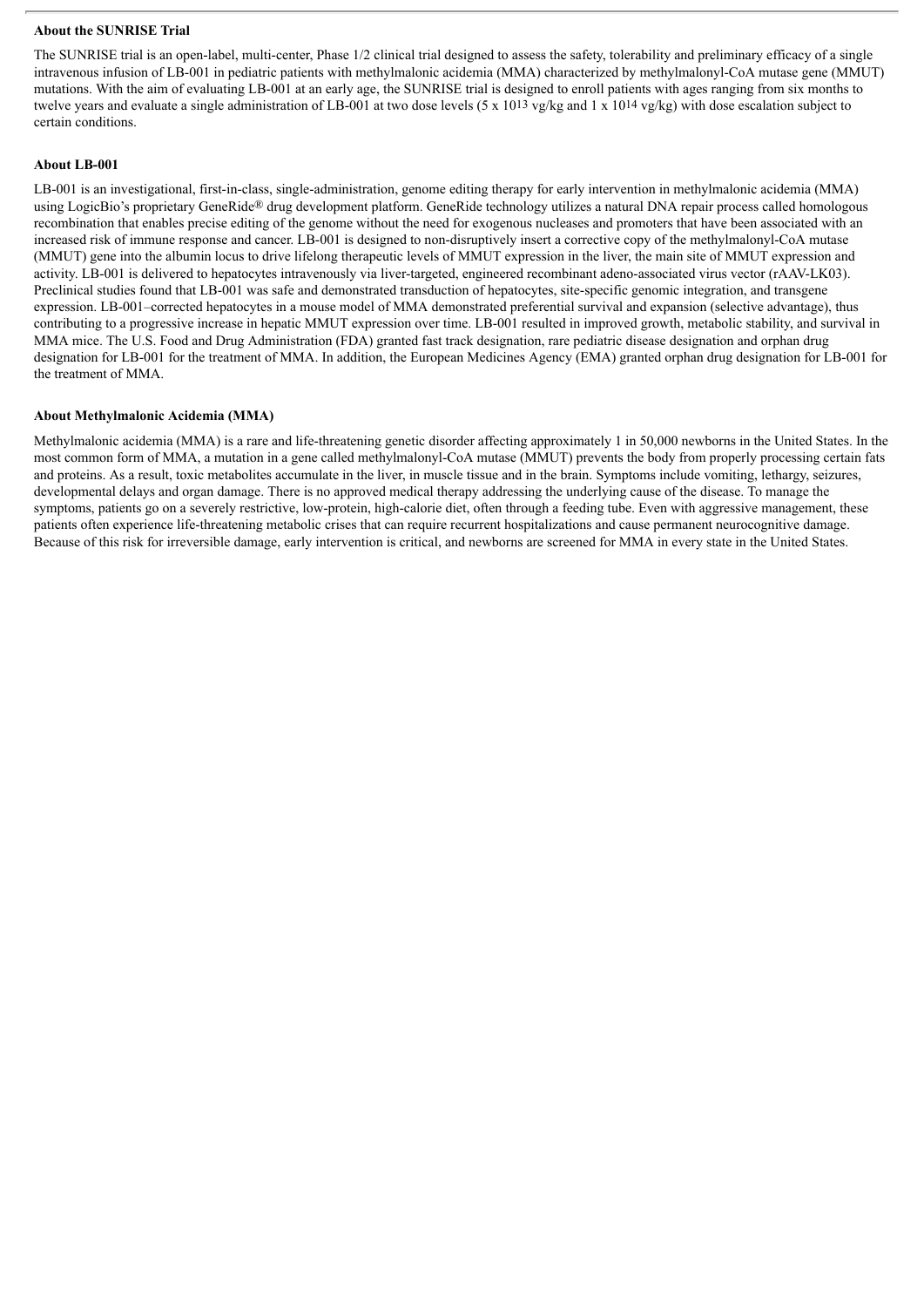#### **Forward-Looking Statements**

Statements in this press release regarding LogicBio's strategy, plans, prospects, expectations, beliefs, intentions and goals are forward-looking statements within the meaning of the U.S. Private Securities Litigation Reform Act of 1995, as amended, including but not limited to statements regarding resumption of dosing in LogicBio's SUNRISE clinical trial and timing thereof; the improvement of manufacturing yields and product quality; our expectations to continue enrollment and dosing of clinical trial subjects; our expectations on the continuation of our current collaborations; the potential of the GeneRide® platform; and the anticipated timing of announcing interim clinical data. The terms "anticipate," "progress," "expects to,' "designed," "evaluate," "aim," "enables," "continue," "potential" and similar references are intended to identify forward-looking statements, although not all forward-looking statements contain these identifying words. Each forward-looking statement is subject to risks and uncertainties that could cause actual results to differ materially from those expressed or implied in such statement, including the risk that we will need to obtain the approval of each clinical trial site's institutional review board prior to resuming enrollment of our SUNRISE trial; we may encounter difficulties enrolling patients; we may encounter difficulties or delays with respect to our collaborations; the potential direct or indirect impact of the COVID-19 pandemic on our business, operations, and the markets and communities in which we and our partners, collaborators and vendors operate; manufacturing risks; risks associated with management and key personnel changes and transitional periods; the actual funding required to develop and commercialize product candidates, including for safety, tolerability, enrollment, manufacturing or economic reasons; the timing and content of decisions made by regulatory authorities; the actual time it takes to initiate and complete preclinical and clinical studies; the competitive landscape; changes in the economic and financial conditions of LogicBio; and LogicBio's ability to obtain, maintain and enforce patent and other intellectual property protection for LB-001 and any other product candidates. Other risks and uncertainties include those identified under the heading "Risk Factors" in LogicBio's most recently filed periodic reports on Form 10-K and Form 10-Q and subsequent filings with the U.S. Securities and Exchange Commission in the future. These forwardlooking statements (except as otherwise noted) speak only as of the date of this press release, and LogicBio does not undertake, and specifically disclaims, any obligation to update any forward-looking statements contained in this press release.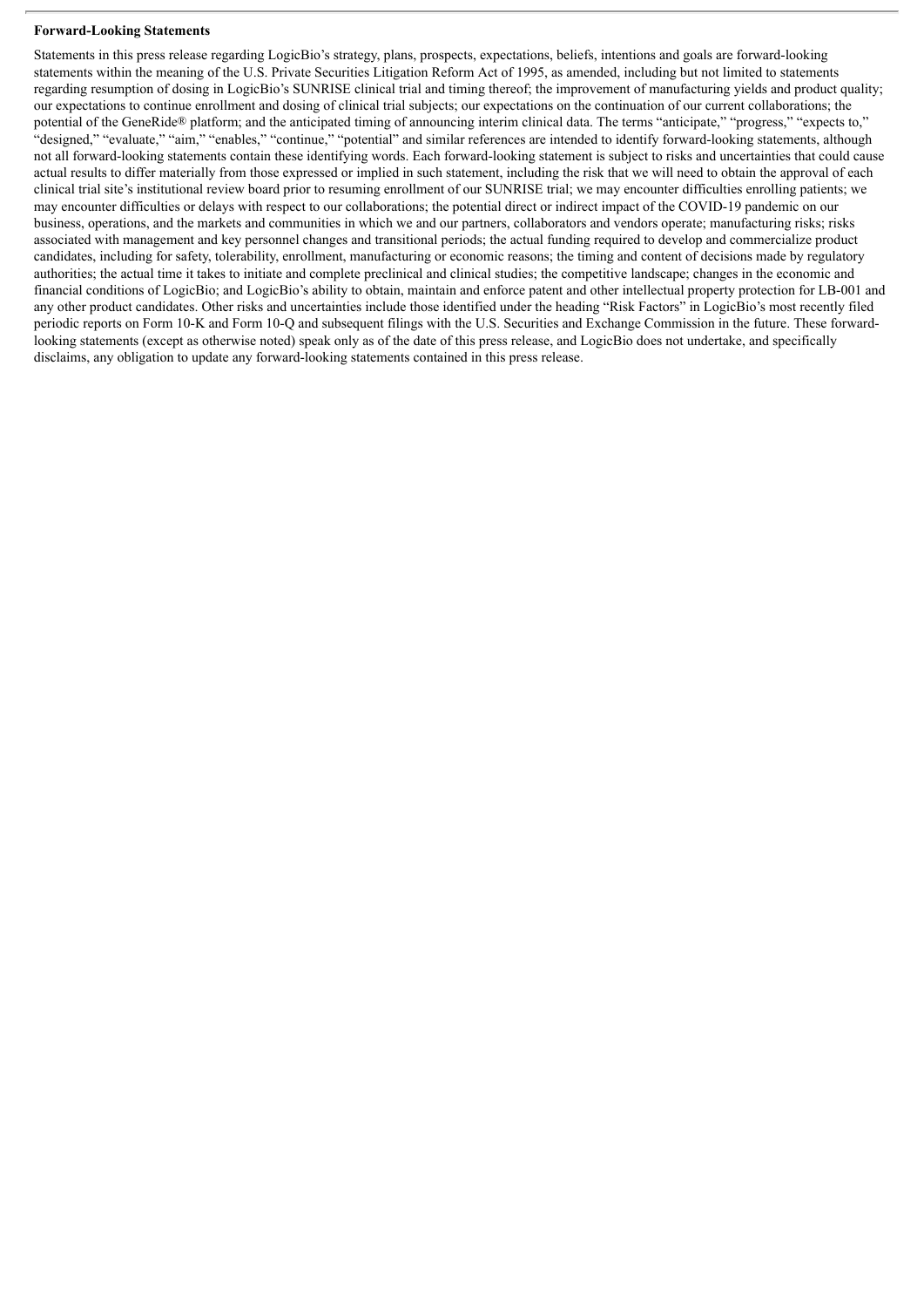#### **LogicBio Therapeutics, Inc. Condensed Consolidated Statements of Operations (In thousands, except share and per share data) (Unaudited)**

|                                                             |             | Three Months Ended March 31, |  |
|-------------------------------------------------------------|-------------|------------------------------|--|
|                                                             | 2022        | 2021                         |  |
| <b>REVENUE</b>                                              |             |                              |  |
| Collaboration and service revenue                           | S.<br>2,816 | \$<br>461                    |  |
| Total revenue                                               | 2,816       | 461                          |  |
| <b>OPERATING EXPENSES</b>                                   |             |                              |  |
| Research and development                                    | 5,641       | 6,419                        |  |
| General and administrative                                  | 3,624       | 4,059                        |  |
| Total operating expenses                                    | 9,265       | 10,478                       |  |
| <b>LOSS FROM OPERATIONS</b>                                 | (6, 449)    | (10, 017)                    |  |
| <b>OTHER INCOME (EXPENSE):</b>                              |             |                              |  |
| Interest income                                             | 5           | 6                            |  |
| Interest expense                                            | (218)       | (271)                        |  |
| Total other expense, net                                    | (213)       | (265)                        |  |
| Net loss                                                    | (6,662)     | \$<br>(10, 282)              |  |
| Net loss per share—basic and diluted                        | (0.20)      | (0.32)                       |  |
| Weighted-average common stock outstanding-basic and diluted | 32,961,180  | 31,933,794                   |  |

#### **LogicBio Therapeutics, Inc. Condensed Consolidated Balance Sheets (In thousands)**

|                                                          | As of                            |                      |
|----------------------------------------------------------|----------------------------------|----------------------|
|                                                          | March 31,<br>2022<br>(Unaudited) | December 31,<br>2021 |
| Cash and cash equivalents                                | \$42,739                         | 53,480               |
| Other assets                                             | 9,160                            | 9,290                |
| <b>TOTAL ASSETS</b>                                      | \$51,899                         | 62,770               |
| Accounts payable, accrued expenses and other liabilities | \$26,988                         | 32,043               |
| Stockholders' equity                                     | 24,911                           | 30,727               |
| TOTAL LIABILITIES AND STOCKHOLDERS' EQUITY               | \$51,899                         | 62,770               |

## **Investor Contact**:

Stephen Jasper Gilmartin Group (858) 525-2047 stephen@gilmartinir.com

#### **Media Contact:**

Adam Daley Berry & Company Public Relations